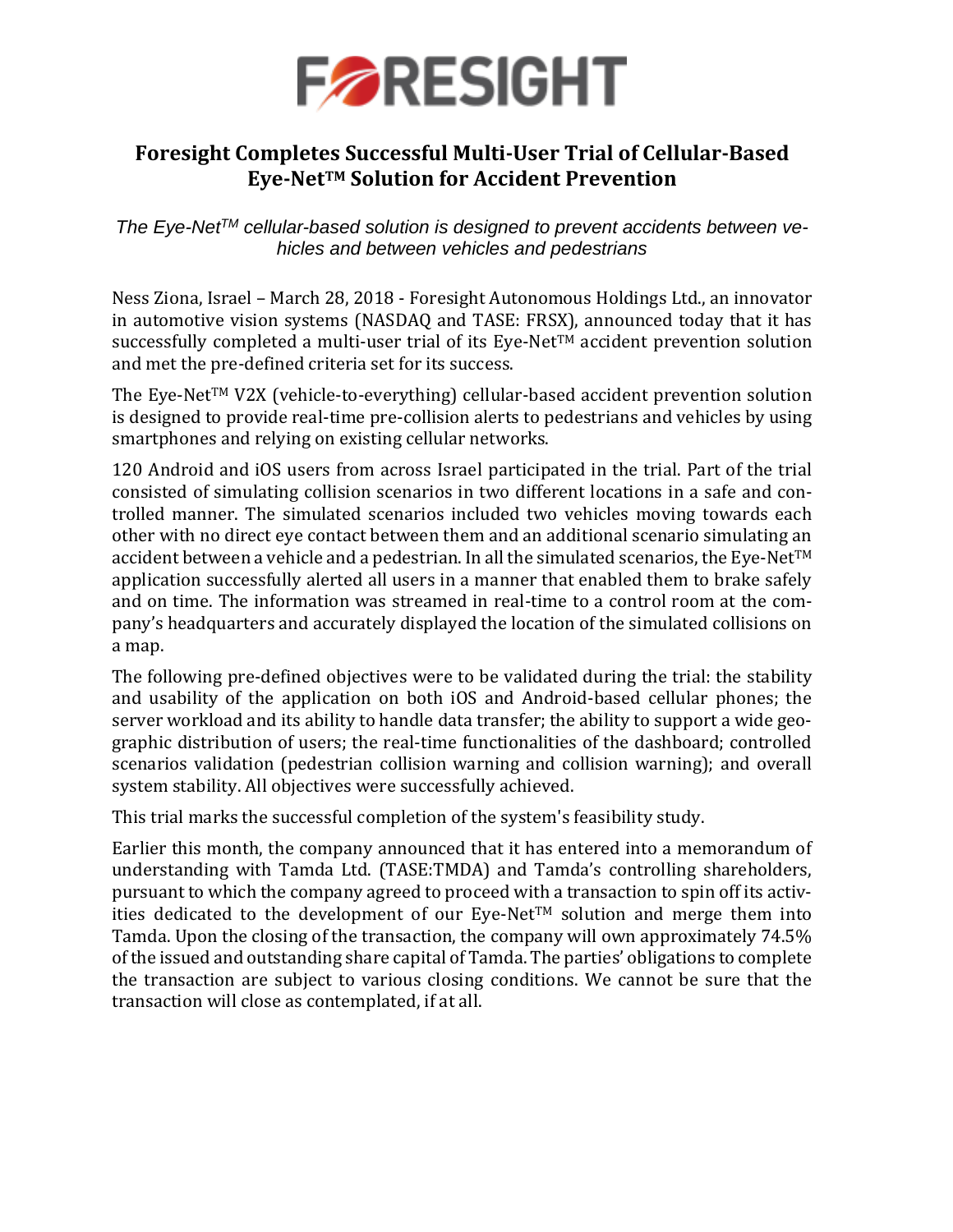

### **About Foresight**

Foresight Autonomous Holdings Ltd. (NASDAQ and TASE: FRSX), founded in 2015, is a technology company engaged in the design, development and commercialization of stereo/quad-camera vision systems and V2X cellular-based solutions for the automotive industry based on 3D video analysis, advanced algorithms for image processing and sensor fusion. The company, through its wholly owned subsidiary Foresight Automotive Ltd., develops advanced systems for accident prevention which are designed to provide realtime information about the vehicle's surroundings while in motion. The systems are designed to improve driving safety by enabling highly accurate and reliable threat detection while ensuring the lowest rates of false alerts. The company's systems are targeting the Advanced Driver Assistance Systems (ADAS), semi-autonomous and autonomous vehicle markets. The company estimates that its systems will revolutionize automotive safety by providing an automotive-grade, cost-effective platform and advanced technology.

### **Forward-Looking Statements**

This press release contains forward-looking statements within the meaning of the "safe harbor" provisions of the Private Securities Litigation Reform Act of 1995 and other Federal securities laws. Words such as "expects," "anticipates," "intends," "plans," "believes," "seeks," "estimates" and similar expressions or variations of such words are intended to identify forward-looking statements. For example, Foresight is using forward-looking statements in this press release when it discusses the development of its Eye-Net<sup>TM</sup> solution and its plans to spin-off its Eye-Net<sup>TM</sup> related activities. Because such statements deal with future events and are based on Foresight's current expectations, they are subject to various risks and uncertainties and actual results, performance or achievements of Foresight could differ materially from those described in or implied by the statements in this press release.

The forward-looking statements contained or implied in this press release are subject to other risks and uncertainties, including those discussed under the heading "Risk Factors" in Foresight's registration statement on Form 20-F filed with the Securities and Exchange Commission ("SEC") on June 1, 2017, and in any subsequent filings with the SEC. Except as otherwise required by law, Foresight undertakes no obligation to publicly release any revisions to these forward-looking statements to reflect events or circumstances after the date hereof or to reflect the occurrence of unanticipated events. References and links to websites have been provided as a convenience, and the information contained on such websites is not incorporated by reference into this press release. Foresight is not responsible for the contents of third party websites.

### **Investor Relations Contact:**

Miri Segal-Scharia CEO MS-IR LLC [msegal@ms-ir.com](mailto:msegal@ms-ir.com) 917-607-8654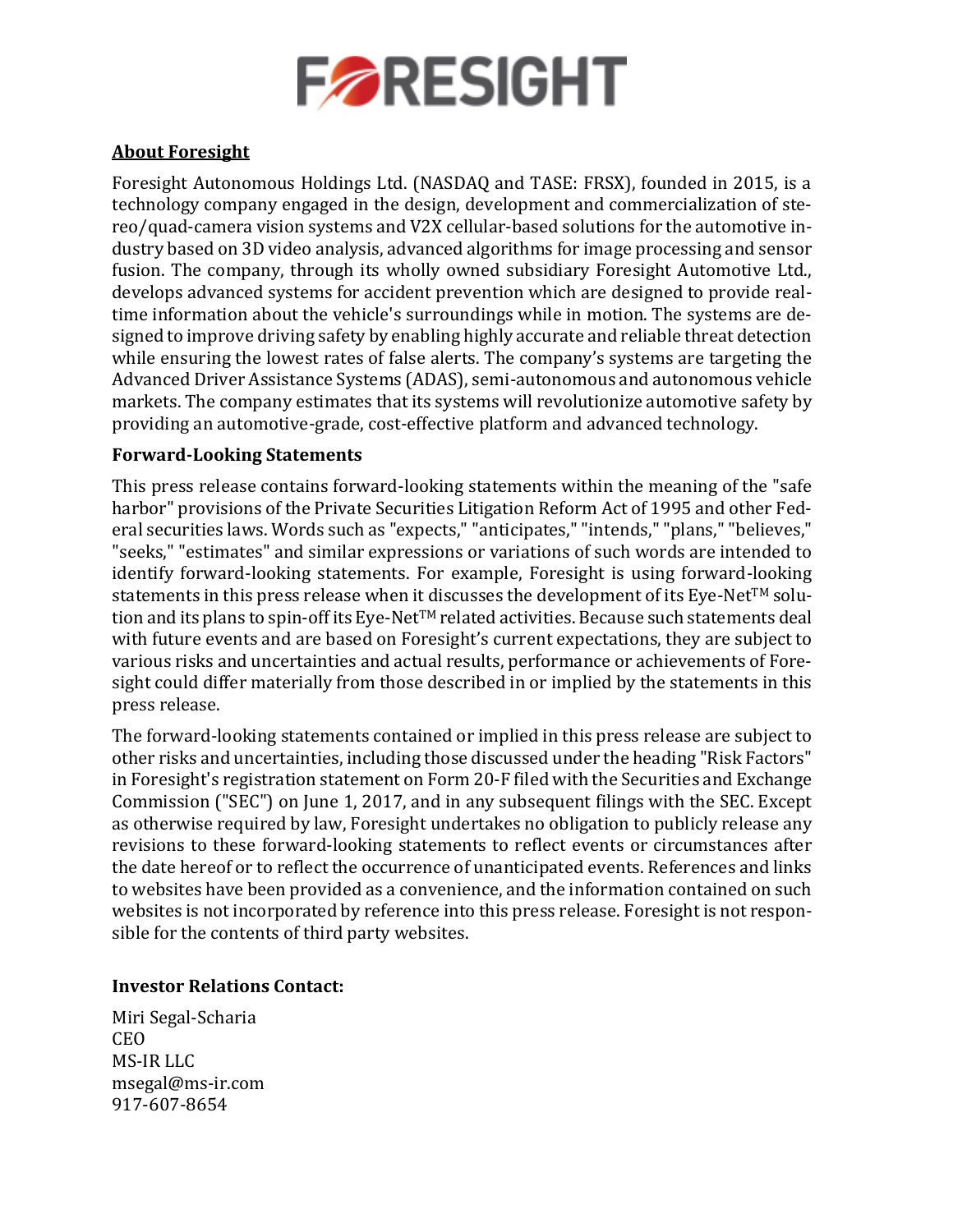

## **פורסייט השלימה בהצלחה ניסוי רב משתתפים במערכת Eye-Net™ למניעת תאונות דרכים המבוססת על תקשורת סלולריח**<br>Eye-Net™ היא מערכת מבוססת תקשורת סלולרית למניעת תאונות דרכים בין **Eye למניעת תאונות דרכים המבוססת על תקשורת סלולרית NetTM**

# היא מערכת מבוססת תקשורת סלולרית ל- Eye<br>רכבים ובין רכבים להולכי רגל

נס ציונה, ישראל, 28 במרץ 2018 - חברת פורסייט אוטונומס הולדינגס בע"מ, המתמחה בתחום מערכות ראייה ממוחשבות לרכב, שמניותיה נסחרות בבורסות נאסד"ק ותל אביב )סימול: FRSX), למניעת תאונות Eye-Net™ מודיעה היום, כי השלימה בהצלחה ניסוי רב משתתפים ראשון במערכת דרכים והשיגה את כל היעדים שנקבעו מראש לבחינת הצלחתו של הניסוי.

התרעות בזמן אמת להולכי רגל ונהגים מפני תאונות דרכים, באמצעות שימוש בטלפונים סלולריים-הינה מערכת V2X) הינה מערכת (vehicle-to-everything) מבוססת תקשורת סלולרית הנועדה לספק Eye-Net חכמים וברשתות סלולריות קיימות.

בניסוי השתתפו 120 משתמשי אנדרואיד ו-iOS מכל רחבי הארץ. חלק מהניסוי כלל בחינה מבוקרת ובטיחותית של תרחישים המדמים התנגשות בשני מוקדים שונים בארץ. התרחישים דימו התנגשות בין שני כלי רכב ללא קשר עין ביניהם, וכן תרחיש נוסף המדמה תאונה בין כלי רכב להולך רגל. בכל  $\epsilon$ להתריע באופן שאיפשר לכל המשתמשים לבלום בזמן Eye-Net $\tau$ M התרחישים הצליחה אפליקציית ובבטחה. המידע זרם בזמן אמת אל חדר בקרה במטה החברה והציג באופן מדויק את מיקומי האירועים על גבי מפה.

מטרות הניסוי כפי שהוגדרו לבדיקה: יציבות ושימושיות האפליקציה על טלפונים ניידים מבוססי iOS ואנדרואיד, עומס העבודה של השרת ויכולתו להתמודד עם העברת נתונים, היכולת לתמוך בפיזור גיאוגרפי רחב של משתמשים, תפקוד בזמן אמת של לוח הבקרה, תיקוף תרחישים מבוקרים )התרעה על התנגשות עם הולך רגל והתרעה על התנגשות עם כלי רכב) ויציבות כוללת של המערכת. כל מטרות הניסוי הושגו במלואן ובהצלחה.

ניסוי זה משלים בהצלחה את שלב הוכחת ההיתכנות של המערכת.

מוקדם יותר החודש הודיעה החברה כי חתמה על מזכר הבנות עם חברת "תמדא" )TDA )ובעלי השליטה בתמדא, במסגרתו הסכימה החברה להמשיך לפעול לפיצול פעילויות החברה שקשורות -Eye ולמזגן לתוך תמדא. במועד השלמת העסקה, החברה תחזיק בכ74.5%- NetTM לפיתוח מערכת מהון המניות המונפק והנפרע של תמדא. התחייבויות הצדדים להשלמת העסקה כפופות להתקיימות תנאים מתלים מקובלים. איננו יכולים להיות בטוחים כי העסקה תושלם כמתוכנן, אם בכלל.